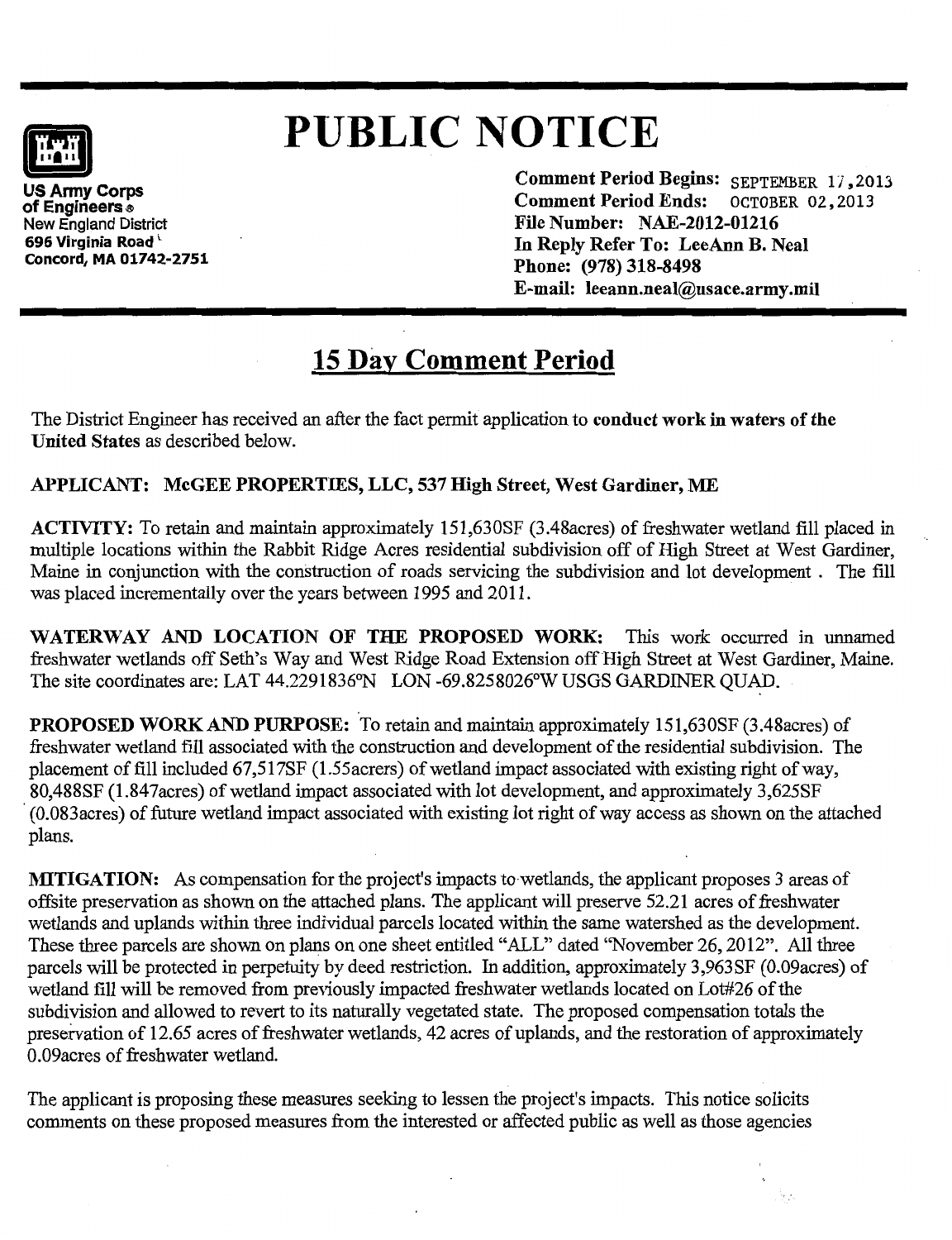#### **CENAE-R FILE NO. NAE-2012-01216**

who speak to the public interest. After receipt of the comments, the Corps of Engineers will obtain any necessary additional information from the applicant and determine whether the proposed measures are practicable and serve to help mitigate this project's unavoidable impacts.

#### **AUTHORITY**

Permits are required pursuant to:

- Section 10 of the Rivers and Harbors Act of 1899
- $\overline{X}$  Section 404 of the Clean Water Act
	- Section 103 of the Marine Protection, Research and Sanctuaries Act).

The decision whether to issue an After-The-Fact permit will be based on an evaluation of the probable impact of the activity on the public interest. That decision will reflect the national concern for both protection and utilization of important resources. The benefit which may reasonably accrue from the proposal must be balanced against its reasonably foreseeable detriments. All factors which may be relevant to the proposal will be considered, including the cumulative effects thereof; among those are: conservation, economics, aesthetics, general environmental concerns, wetlands, cultural value, fish and wildlife values, flood hazards, flood plain value, land use, navigation, shoreline erosion and accretion, recreation, water supply and conservation, water quality, energy needs, safety, food production and, in general, the needs and welfare of the people.

The Corps of Engineers is soliciting comments from the public; Federal, state, and local agencies and officials; Indian Tribes; and other interested parties in order to consider and evaluate the impacts of this activity. Any comments received will be considered by the Corps of Engineers to determine whether to issue, modify, condition or deny a permit for this proposal. To make this decision, comments are used to assess impacts on endangered species, historic properties, water quality, general environmental effects, and the other public interest factors listed above. Comments are used in the preparation of an Environmental Assessment and/or an Environmental Impact Statement pursuant to the National Environmental Policy Act. Comments are also used to determine the need for a public hearing and to determine the overall public interest of the proposed activity.

Where the activity involves the discharge of dredged or fill material into waters of the United States or the transportation of dredged material for the purpose of disposing it in ocean waters, the evaluation of the impact of the activity in the public interest will also include application of the guidelines promulgated by the Administrator, U.S Environmental Protection Agency, under authority of Section 404(b) of the Clean Water Act, and/or Section 103 of the Marine Protection Research and Sanctuaries Act of 1972 as amended.

#### **NATIONAL HISTORIC PRESERVATION ACT**

Based on his initial review, the District Engineer has determined that little likelihood exists for the proposed work to impinge upon properties with cultural or Native American significance, or listed in, or eligible for listing in, the National Register of Historic Places. Therefore, no further consideration of the requirements of Section 106 of the National Historic Preservation Act of 1966, as amended, is necessary. This determination is based upon one or more of the following:

- a. The permit area has been extensively modified by previous work.
- b. The permit area has been recently created.
- c. The proposed activity is of limited nature and scope.

d. Review of the latest published version of the National Register shows that no presence of registered properties listed as being eligible for inclusion therein are in the permit area or general vicinity.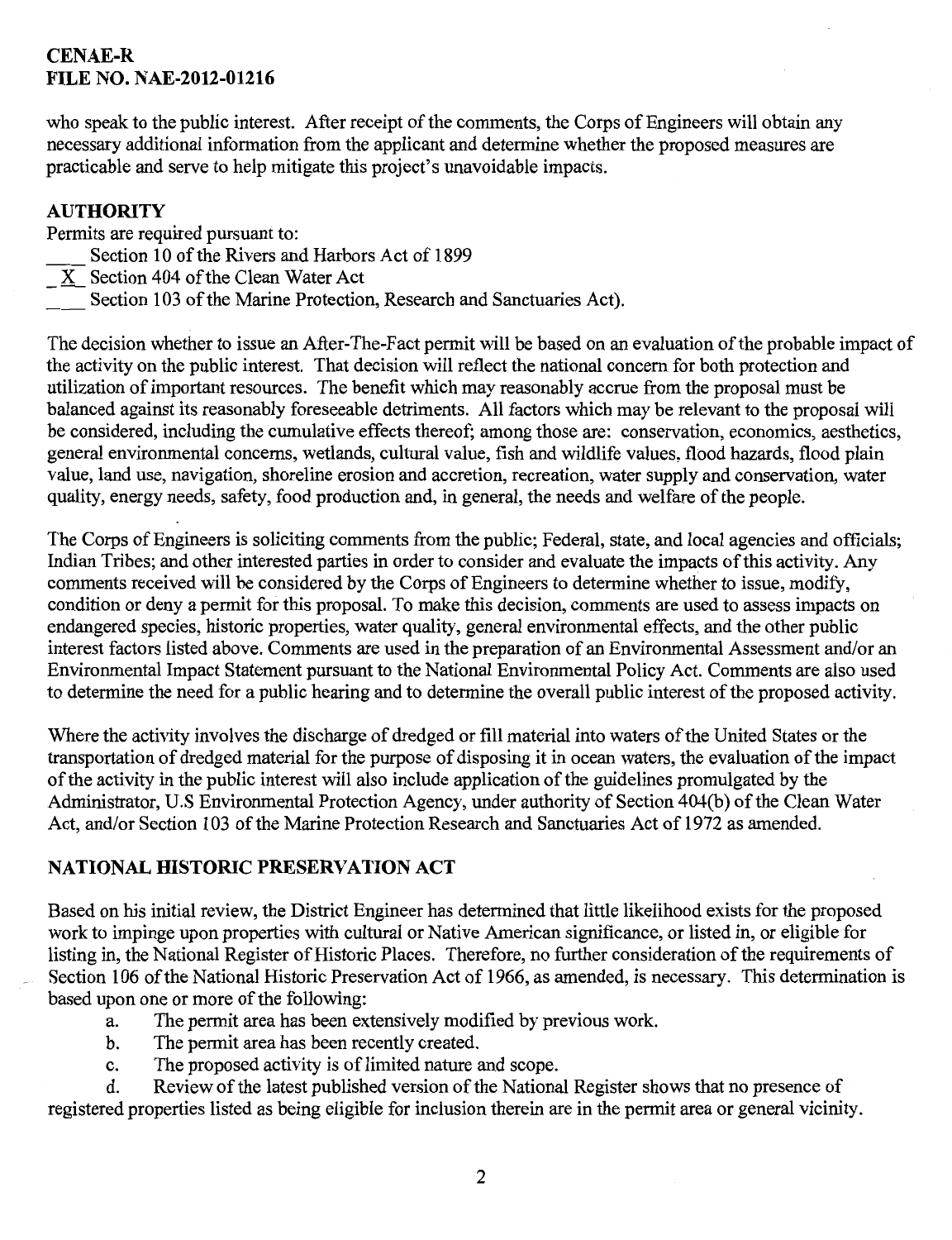#### CENAE-R FILE NO. NAE-2012-01216

e. Coordination with the State Historic Preservation Officer and/or Tribal Historic Preservation Officer(s)

#### ENDANGERED SPECIES CONSULTATION

The New England District, Army Corps of Engineers has reviewed the list of species protected under the Endangered Species Act of 1973, as amended, which might occur at the project site. It is our preliminary determination that the proposed activity for which authorization is being sought is designed, situated or will be operated/used in such a manner that it is not likely to adversely affect any Federally listed endangered or threatened species or their designated critical habitat. By this Public Notice, we are requesting that the appropriate Federal Agency concur with our determination.

The States of Connecticut, Maine, Massachusetts, New Hampshire and Rhode Island have approved Coastal Zone Management Programs. Where applicable the applicant states that any proposed activity will comply with and will be conducted in a manner that is consistent with the approved Coastal Zone Management Program. By this Public Notice, we are requesting the State concurrence or objection to the applicant's consistency statement.

The following authorizations have been applied for, or have been, or will be obtained:

- ( X ) Permit, License or Assent from State.
- (12) Permit from Local Wetland Agency or Conservation Commission.
- ( X ) Water Quality Certification in accordance with Section 401 of the Clean Water Act.

In order to properly evaluate the proposal, we are seeking public comment. Anyone wishing to comment is encouraged to do so. Comments should be submitted in writing by the above date. If you have any questions, please contact LeeAnn B. Neal at (207) 623-8367 extension #2.

Any person may request, in writing, within the comment period specified in this notice, that a public hearing be held to consider the application. Requests for a public hearing shall specifically state the reasons for holding a public hearing. The Corps holds public hearings for the purpose of obtaining public comments when that is the best means for understanding a wide variety of concerns from a diverse segment of the public.

The initial determinations made herein will be reviewed in light of facts submitted in response to this notice. All comments will be considered a matter of public record. Copies of letters of objection will be forwarded to the applicant who will normally be requested to contact objectors directly in an effort to reach an understanding.

### THIS NOTICE IS <u>NOT</u> AN AUTHORIZATION TO DO ANY WORK.

//<del>/</del><br>Frank J. Del Giudice Chief, Permits and Enforcement Branch Regulatory Division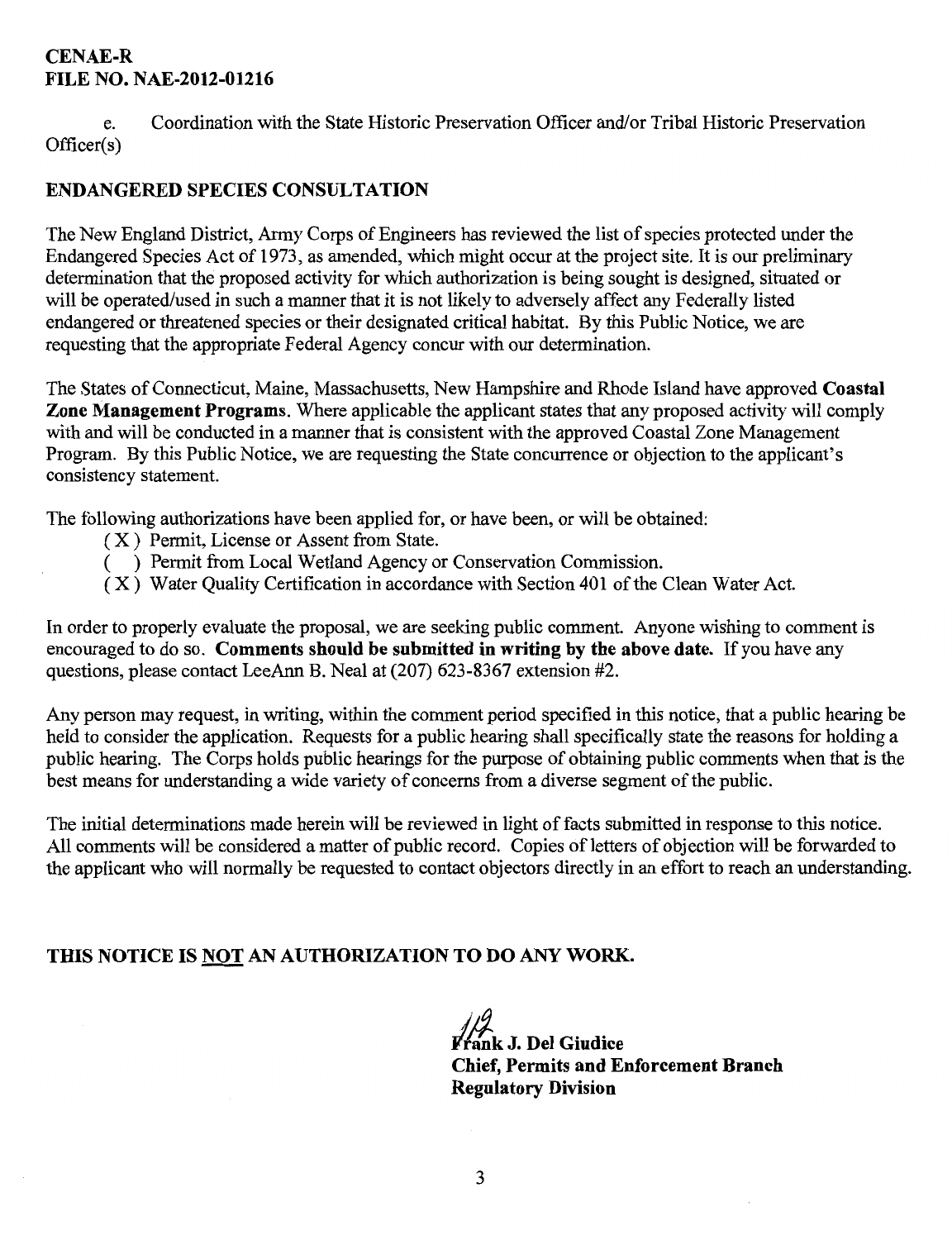#### **CENAE-R FILE NO. NAE-2012-01216**

If you would prefer not to continue receiving Public Notices by email, please contact Ms. Tina Chaisson at (978) 318-8058 or e-mail her at <u>bettina.m.chaisson@usace.army.mil</u>. You may also check here ( ) and return this portion of the Public Notice to: Bettina Chaisson, Regulatory Division, U.S. Army Corps of Engineers, 696 Virginia Road, Concord, MA 01742-2751.

| NAME:           |  |
|-----------------|--|
| <b>ADDRESS:</b> |  |
| PHONE:          |  |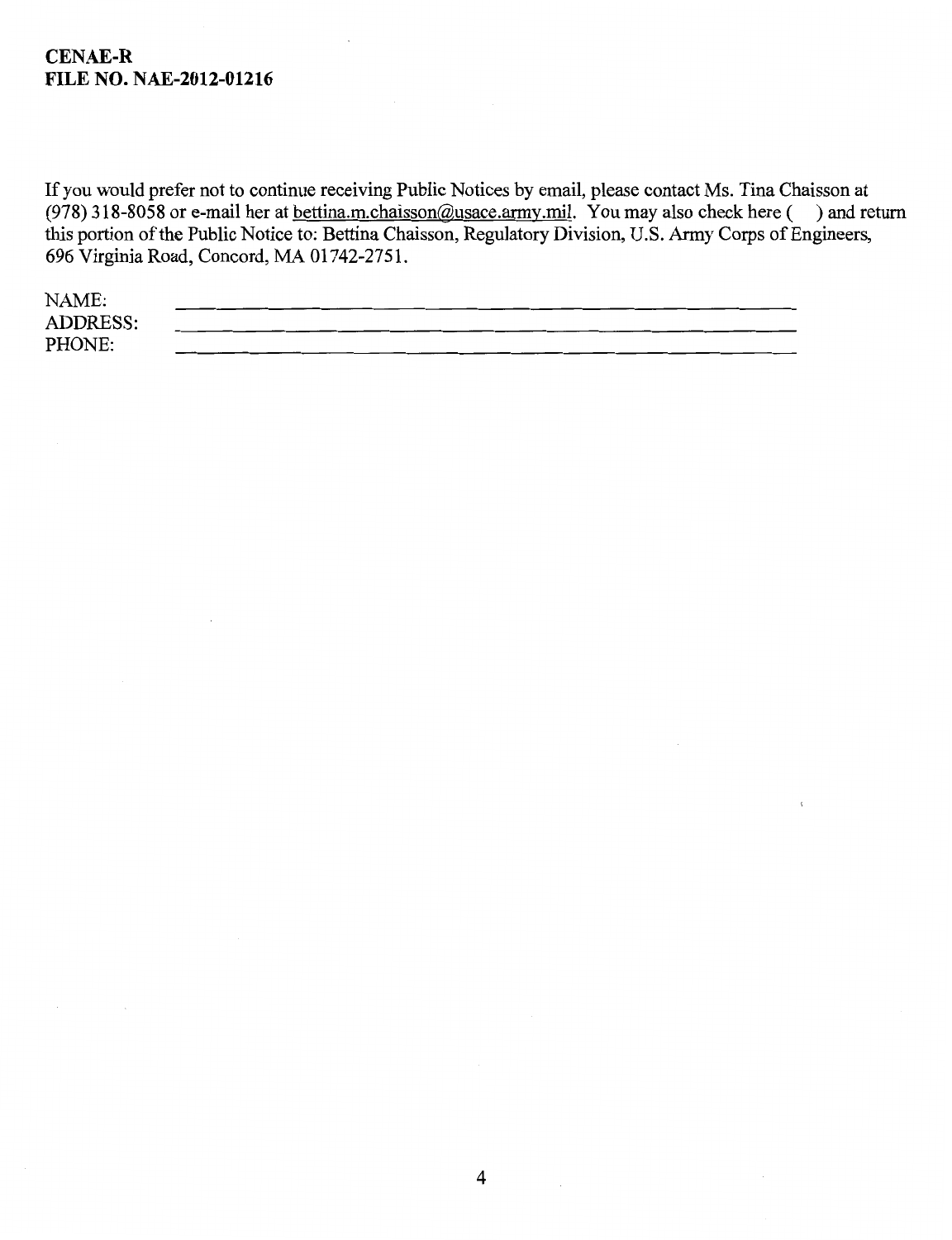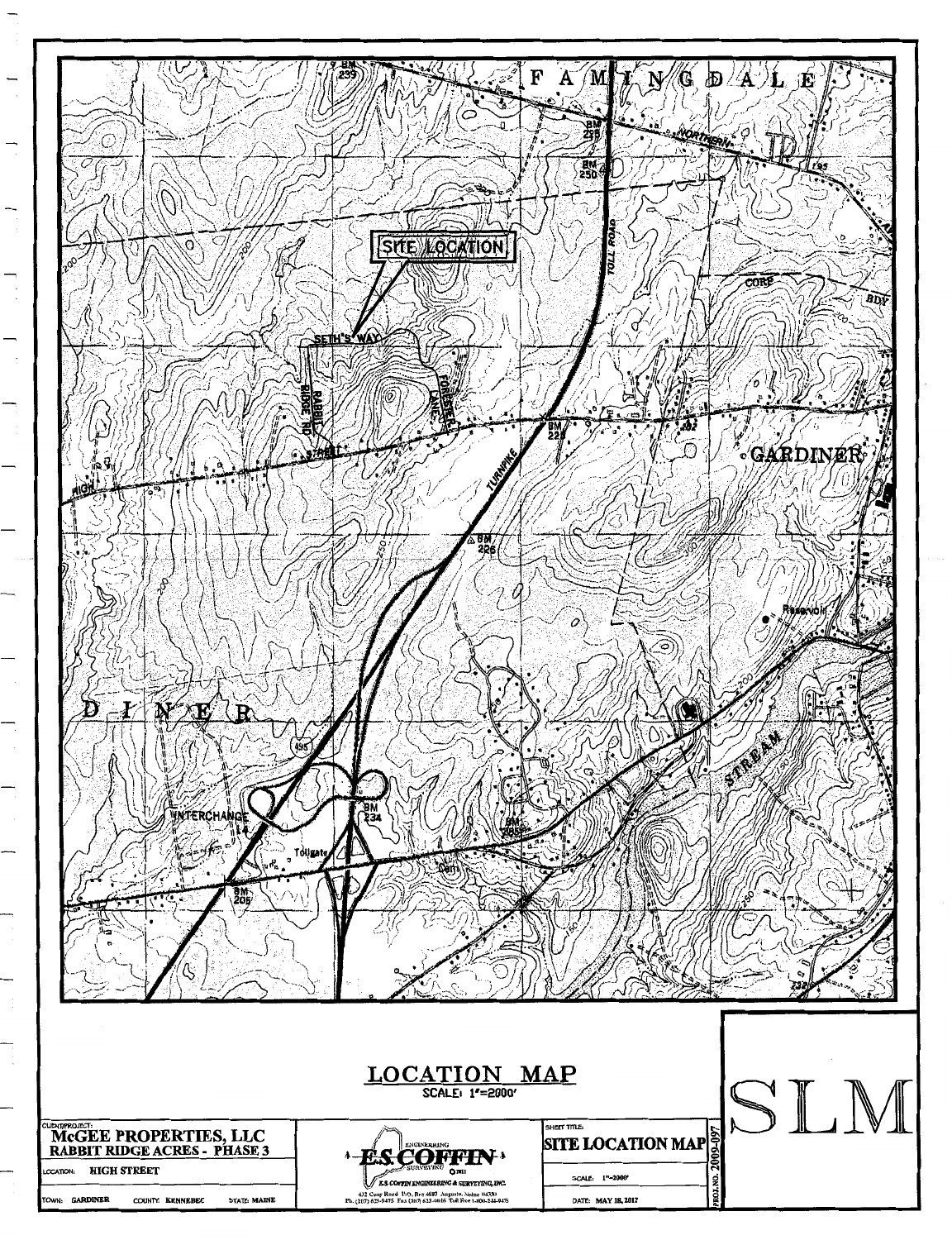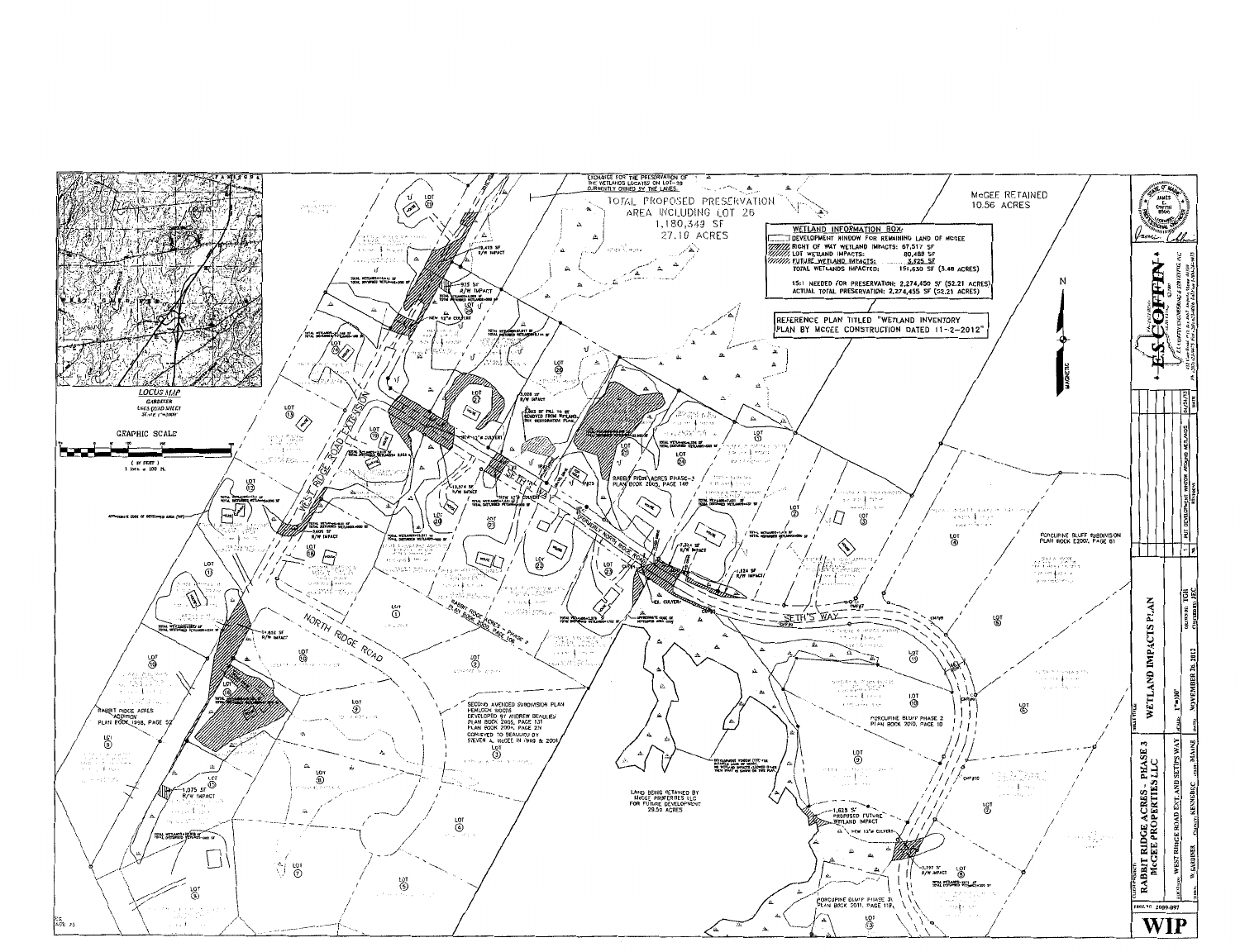